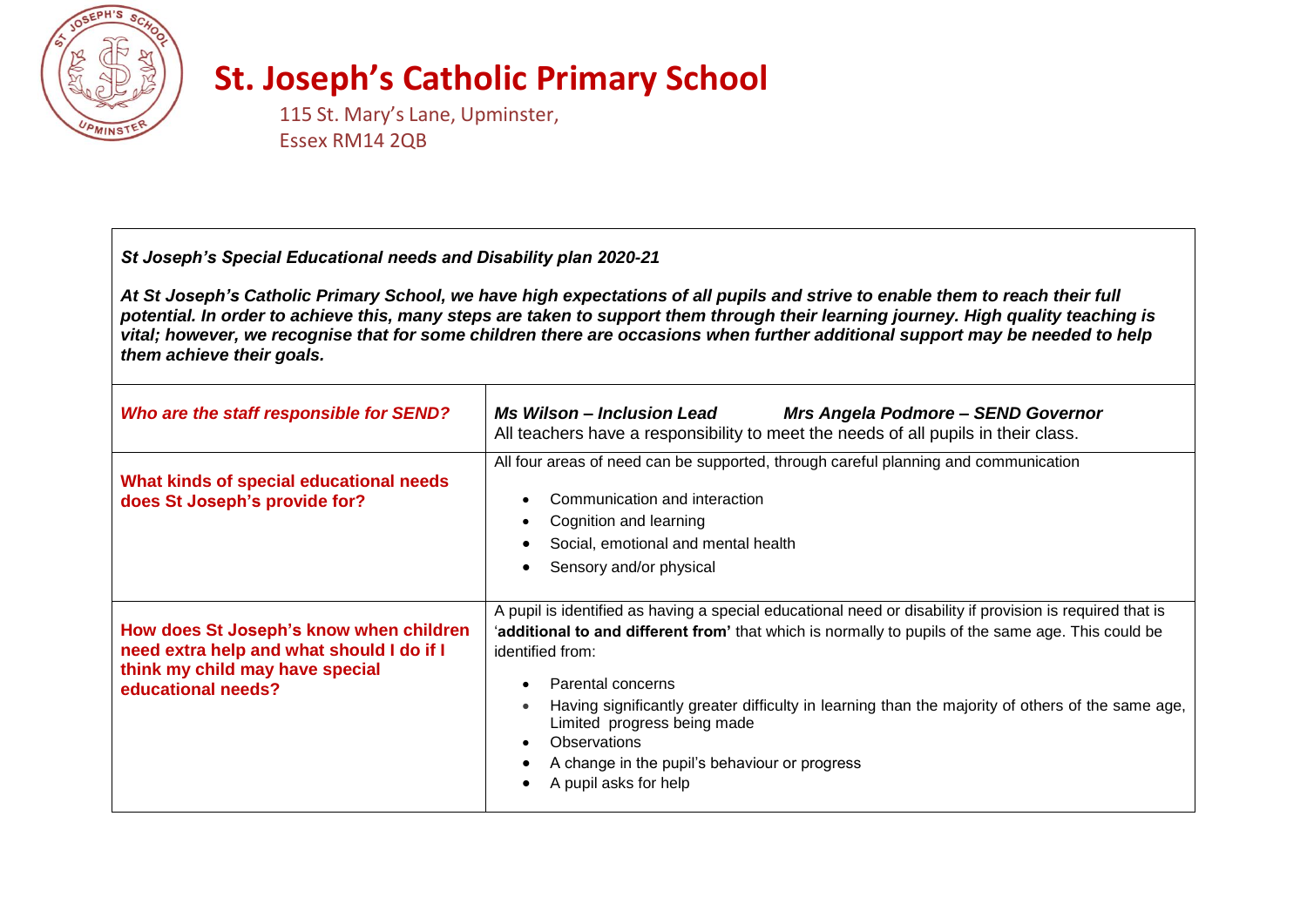| How will I know how St Joseph's<br>supports my child?      | Support provided is individualised and tailored to the specific needs of the child. This will be through:<br>Setting individual targets<br>$\bullet$<br>Individual Education Plans (IEP)<br>$\bullet$<br>Differentiated learning<br>$\bullet$<br><b>Targeted Interventions</b><br>$\bullet$<br>Specialist equipment/resources<br>٠<br>Adult support<br>٠ |
|------------------------------------------------------------|----------------------------------------------------------------------------------------------------------------------------------------------------------------------------------------------------------------------------------------------------------------------------------------------------------------------------------------------------------|
| How will the curriculum be matched to<br>my child's needs? | This will be achieved using a variety of methods, including:<br>Quality first teaching<br>Adult support<br>Differentiation in all lessons<br>Targeted interventions<br>Additional provision<br>Use of the cycle - assess, plan, do, review                                                                                                               |
| How will I know how my child is<br>progressing?            | There are plenty of opportunities to discuss your child's progress through the academic year. These<br>include:<br>Parents Evenings<br>٠<br>Open door policy<br>٠<br>Home/school communication<br><b>Individual Education Plans and Annual Reviews</b><br>$\epsilon$                                                                                     |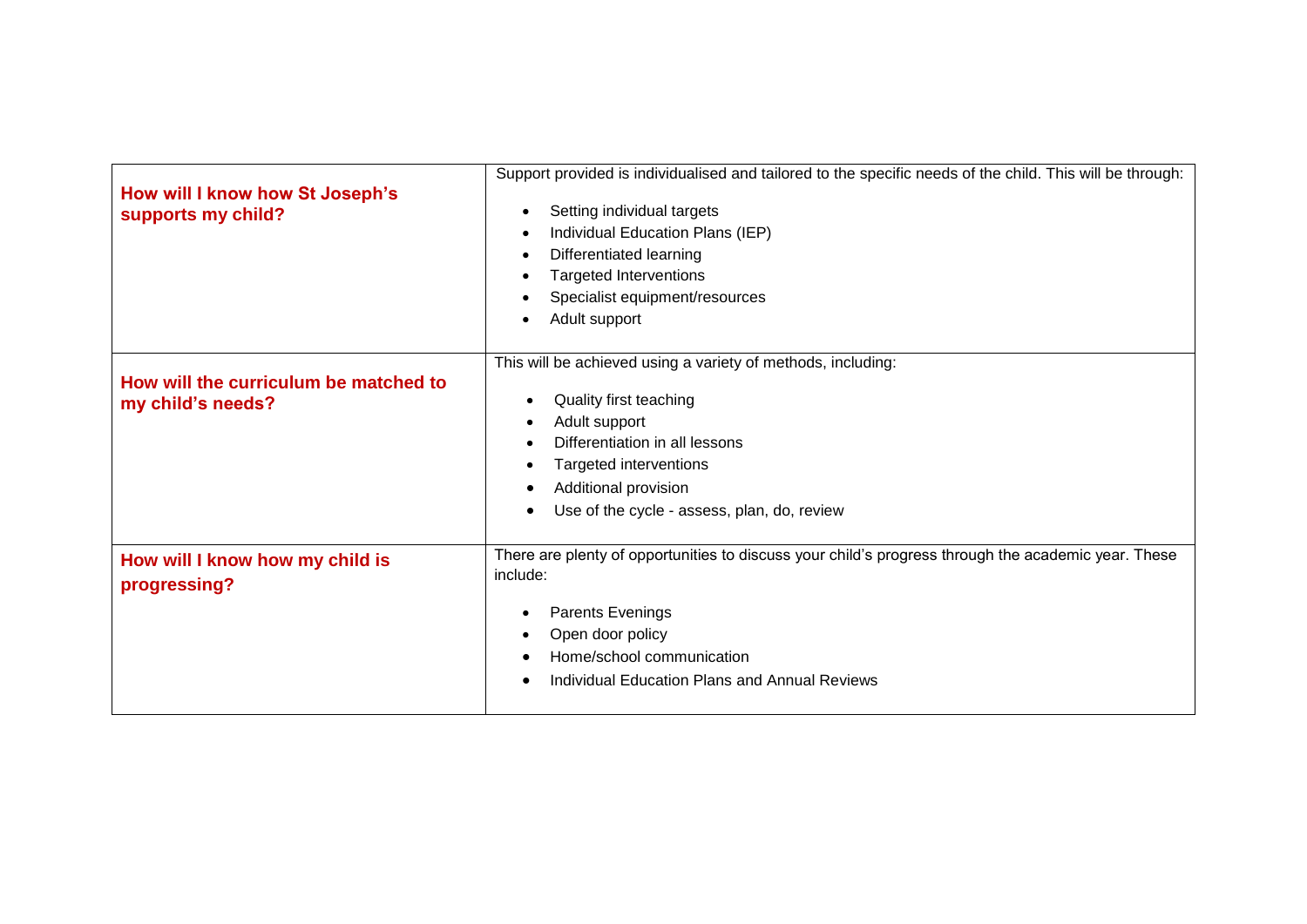| How is the decision made about what<br>type and how much support my child will<br>receive?      | Support is based on the level of need and teacher assessments.<br>An example of this might be a child in Reception who has been identified as needing support with<br>speech or understanding of language. An assessment will be carried out using the Speech and<br>Language Link assessment tool. The data will then be analysed and a program of intervention, that<br>is personal to that child, will be put in place. An experienced adult will complete this intervention on a<br>regular basis and report back to the class teacher and Inclusion Lead, the progress made                                                                                                                                                            |
|-------------------------------------------------------------------------------------------------|---------------------------------------------------------------------------------------------------------------------------------------------------------------------------------------------------------------------------------------------------------------------------------------------------------------------------------------------------------------------------------------------------------------------------------------------------------------------------------------------------------------------------------------------------------------------------------------------------------------------------------------------------------------------------------------------------------------------------------------------|
| How will my child be included in activities<br>outside the classroom including school<br>trips? | St Joseph's is an inclusive school. Activities and trips are available to all. We endeavour to make<br>reasonable adjustments to ensure that your child is able to participate in all school activities, if it is<br>safe for them and others to do so. This will include:<br><b>Risk assessments</b><br>Health Care Plan<br>1:1 support<br>Staff training<br>Pre-visits Suitable transport                                                                                                                                                                                                                                                                                                                                                 |
| What support will there be for my child's<br>overall well-being?                                | St Joseph's provides a happy, safe and secure environment for your child. If children encounter<br>emotional, social and behavioural difficulties, we offer a wide variety of pastoral support for them<br>including:<br>Members of staff such as the Class Teacher, Teaching Assistants, Head Teacher and<br>$\bullet$<br>Inclusion Lead are readily available for pupils who wish to discuss issues and concerns<br>Rainbows group – emotional support through divorce or death<br>$\bullet$<br>ELSA - Emotional Literacy Support (to support anxiety, emotions, friendships, behaviour)<br>$\bullet$<br>BCCS (Brentwood Catholic Children's Society) - trained counsellor<br><b>Health Care Plan</b><br>Individual Education Plans (IEP) |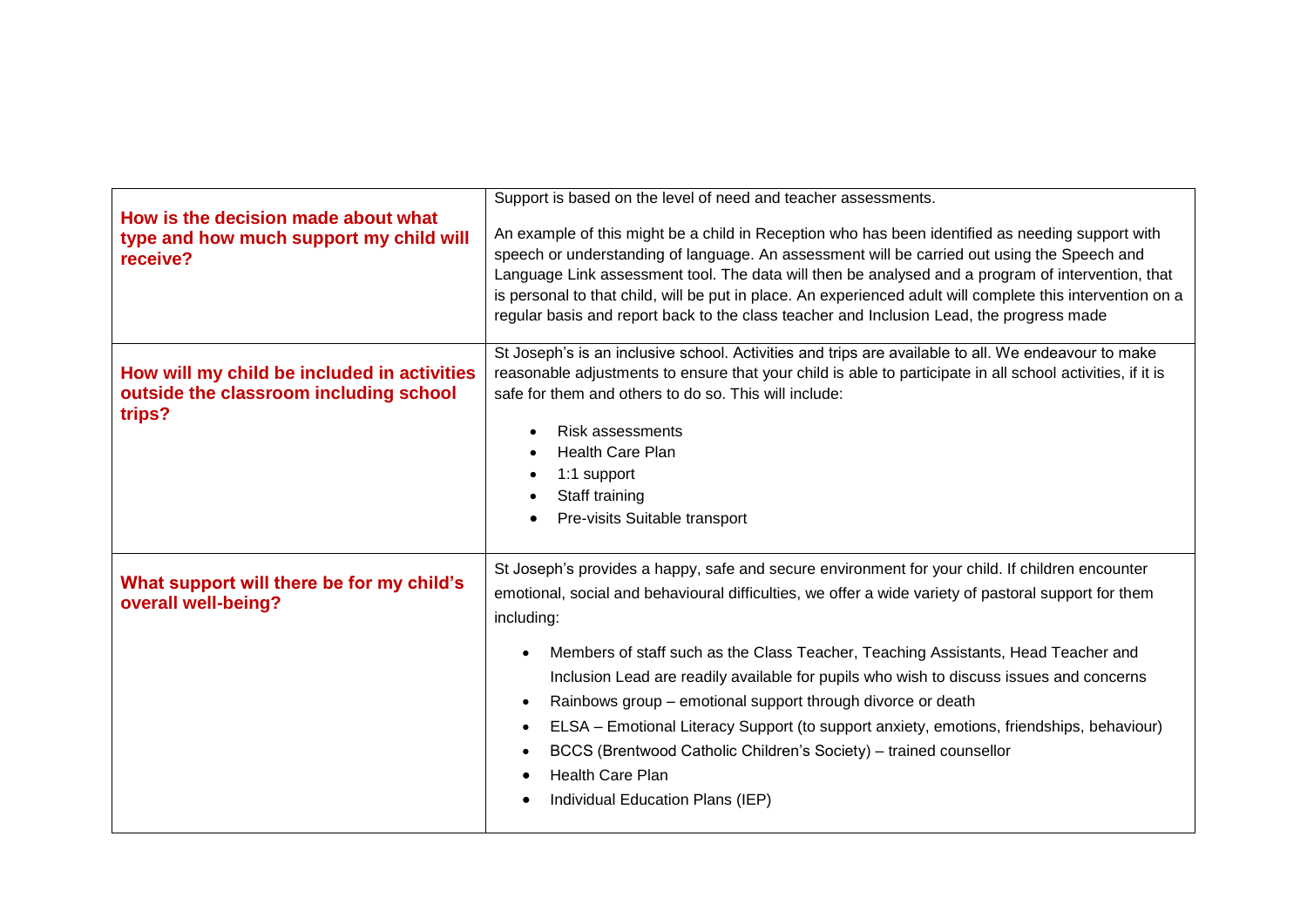| <b>What specialist services and expertise</b><br>are available at or accessed by the<br>school? | In School:<br>Inclusion Lead - Ms Wilson<br>$\bullet$<br>Speech and Language support<br>HLTA Key stage 1 - Mrs Callow, Mrs<br>$\bullet$<br>Boatswain<br>HLTA Key stage 2 - Mrs Scahill, Mr<br>Symes<br>Teaching assistants that support in class<br>and lead intervention groups                                                                                                                                                                                                                                                                                                          | Out of School:<br><b>Educational Psychologist</b><br>$\bullet$<br><b>CAMHS (Child and Mental Health</b><br>Service)<br>Speech and Language team<br>Child and Family Support team<br><b>Counselling services</b><br>$\bullet$<br>Learning Support services (visual,<br>hearing and other physical impairments)<br>Behaviour support<br><b>Attendance Support</b><br><b>Education and Welfare officers</b><br><b>School Nurse</b><br>CAD team 5-19<br>Social services<br>Occupational therapy<br>Physiotherapy |
|-------------------------------------------------------------------------------------------------|-------------------------------------------------------------------------------------------------------------------------------------------------------------------------------------------------------------------------------------------------------------------------------------------------------------------------------------------------------------------------------------------------------------------------------------------------------------------------------------------------------------------------------------------------------------------------------------------|--------------------------------------------------------------------------------------------------------------------------------------------------------------------------------------------------------------------------------------------------------------------------------------------------------------------------------------------------------------------------------------------------------------------------------------------------------------------------------------------------------------|
| Which specific areas are staff trained in<br>to support children with SEND?                     | St Joseph's list is constantly updated as our staff receive regular professional development and<br>training. Some examples of training are:<br><b>Colourful semantics</b><br>$\bullet$<br>Lego Therapy<br>$\bullet$<br><b>ELSA (Emotional Literacy Support)</b><br>Therapy Dog (not currently in school due to COVID)<br>٠<br>Rainbows - bereavement training<br>$\bullet$<br>Phonics - catch up sessions<br>$\bullet$<br><b>Team Teach</b><br>Speech and Language<br>Resilience training<br>$\bullet$<br>Precision teaching<br>$\bullet$<br><b>Spelling Made Easy</b><br>Maths catch-up |                                                                                                                                                                                                                                                                                                                                                                                                                                                                                                              |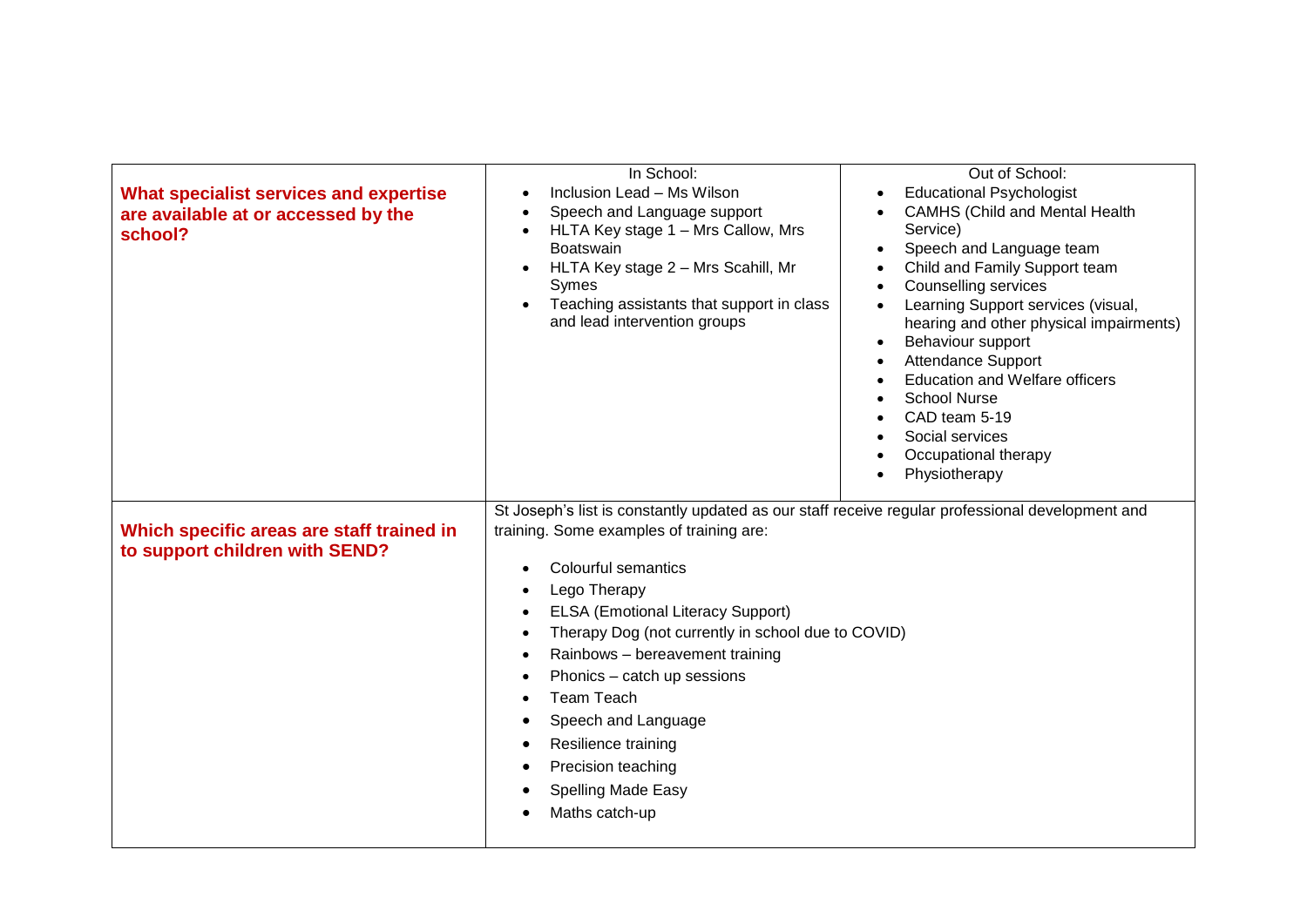| How accessible is the school<br>environment?                                                                              | As a school we are happy to discuss individual access requirements. Facilities we have at present<br>include:<br>Ramps to make the site accessible to all<br>$\bullet$<br>Toilets adapted for disabled users<br>$\bullet$<br>A wheelchair accessible lift to the first floor<br>An up to date Accessibility Plan |
|---------------------------------------------------------------------------------------------------------------------------|------------------------------------------------------------------------------------------------------------------------------------------------------------------------------------------------------------------------------------------------------------------------------------------------------------------|
| How are parents involved in the school?                                                                                   | Parents evenings<br>٠<br>Individual Education Plans (IEP)<br>٠<br>Person-centred reviews<br>п<br>Workshops<br>٠<br>New intake meetings<br>Regular communication/open door policy                                                                                                                                 |
| How do other agencies become involved<br>in meeting the needs of children with<br><b>SEND and in supporting families?</b> | Our school will seek the support of outside agencies when areas of expertise are required. We can<br>request, with your permission, for outside professionals to come into school, either to meet with<br>school staff, observe the child or meet with you.                                                      |